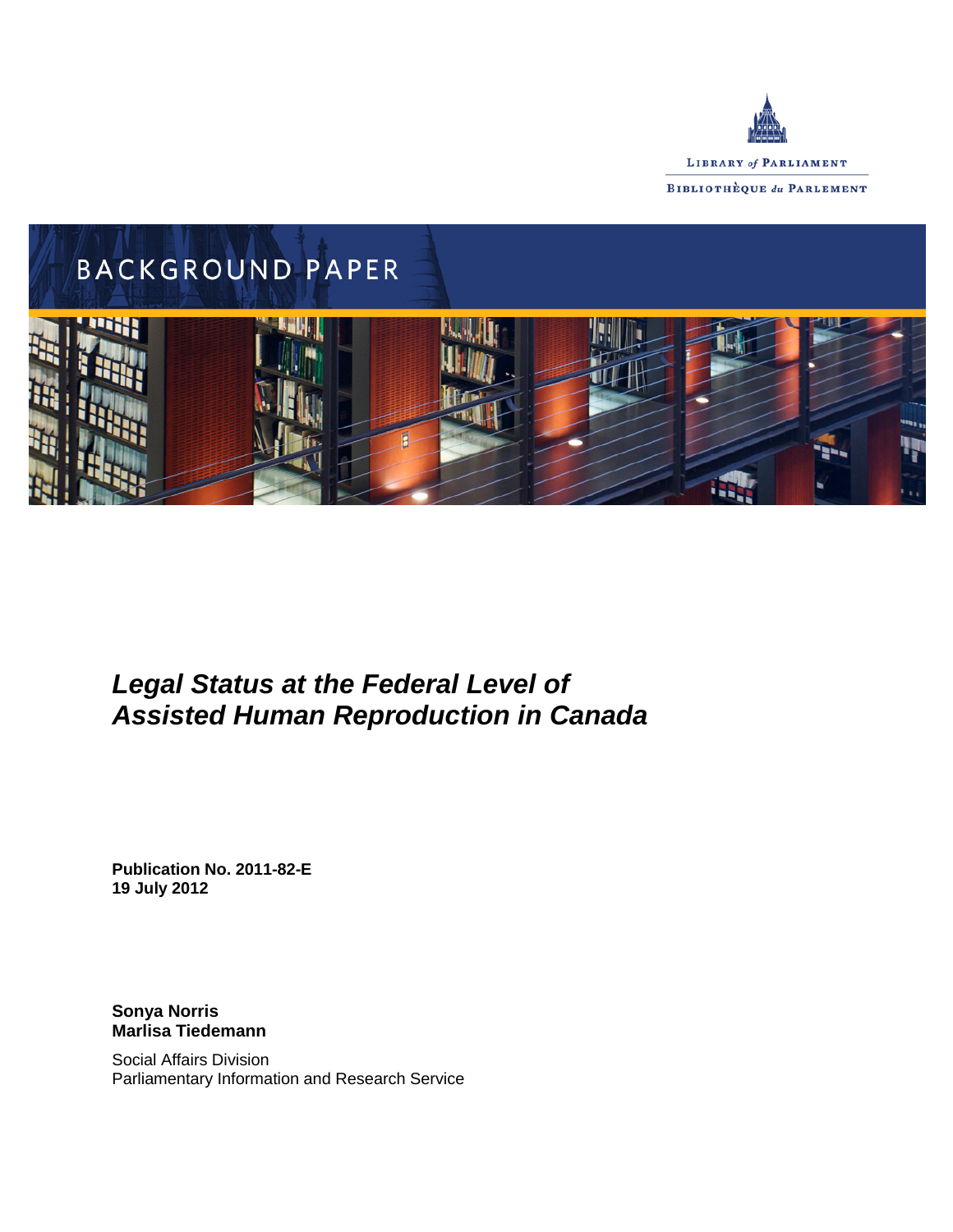## *Legal Status at the Federal Level of Assisted Human Reproduction in Canada*

## **(Background Paper)**

HTML and PDF versions of this publication are available on IntraParl (the parliamentary intranet) and on the Parliament of Canada website.

In the electronic versions, a number of the endnote entries contain hyperlinks to referenced resources.

*Ce document est également publié en français.*

Library of Parliament *Background Papers* provide in-depth studies of policy issues. They feature historical background, current information and references, and many anticipate the emergence of the issues they examine. They are prepared by the Parliamentary Information and Research Service, which carries out research for and provides information and analysis to parliamentarians and Senate and House of Commons committees and parliamentary associations in an objective, impartial manner.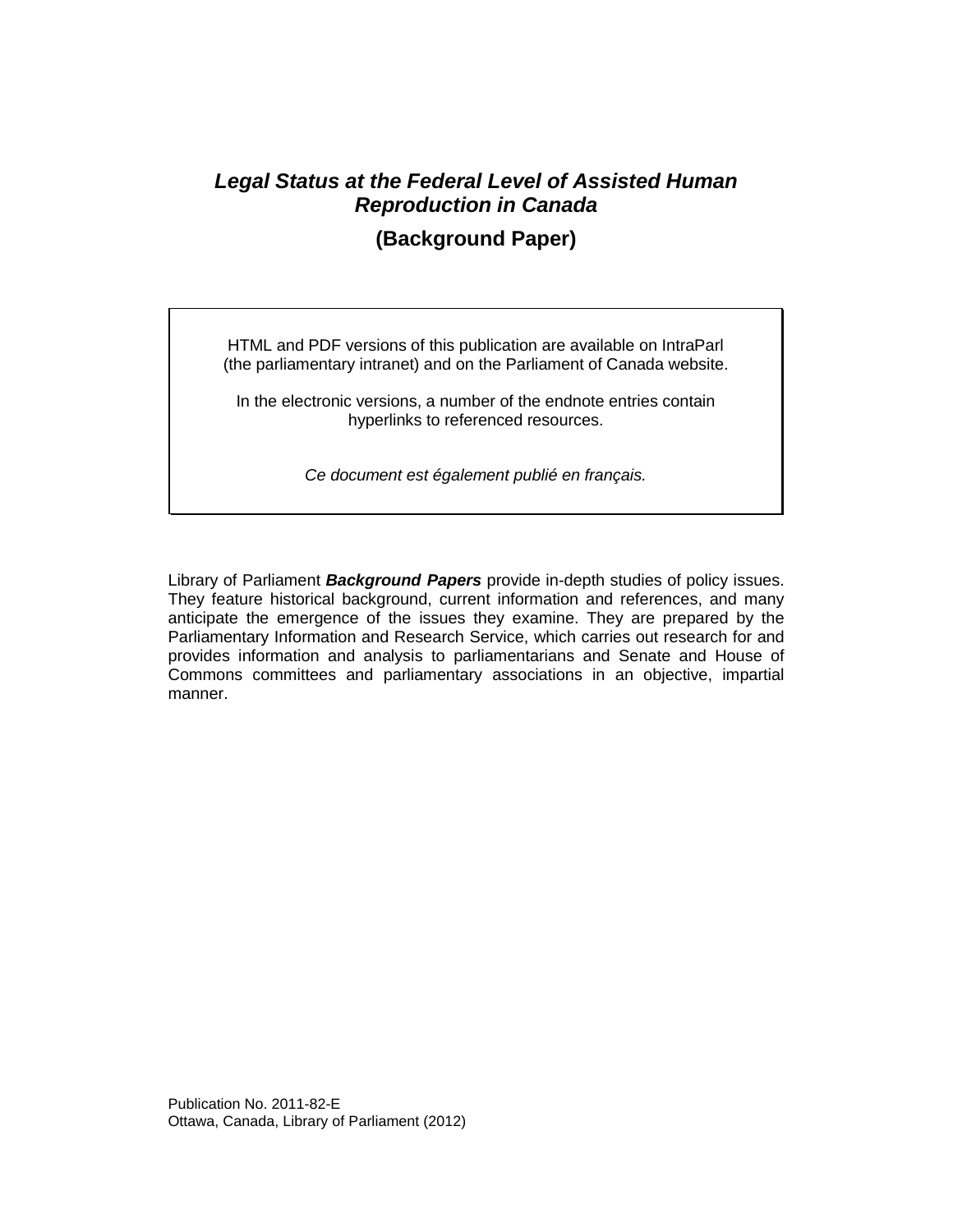## **CONTENTS**

| 1   |       |                                                                 |  |
|-----|-------|-----------------------------------------------------------------|--|
| 2   |       |                                                                 |  |
| 2.1 |       |                                                                 |  |
| 2.2 |       |                                                                 |  |
| 2.3 |       |                                                                 |  |
| 2.4 |       |                                                                 |  |
| 2.5 |       |                                                                 |  |
| 3   |       | CHALLENGING THE VALIDITY OF CERTAIN PROVISIONS                  |  |
| 3.1 |       |                                                                 |  |
|     | 3.1.1 |                                                                 |  |
|     |       |                                                                 |  |
|     |       | The Criminal Law Power and Parliamentary<br>3.1.1.2             |  |
|     | 3.1.2 | Purpose and Effects of the Assisted Human Reproduction Act 6    |  |
| 3.2 |       |                                                                 |  |
|     | 3.2.1 | Reasons for Judgment of Chief Justice McLachlin                 |  |
|     | 3.2.2 | Reasons for Judgment of Justices LeBel and Deschamps            |  |
|     | 3.2.3 |                                                                 |  |
|     | 3.2.4 | Commentary Relating to the Supreme Court of Canada Decision 10  |  |
| 3.3 |       |                                                                 |  |
|     |       | CHRONOLOGY OF ACTIONS RELATED TO THE REGULATION OF<br>APPENDIX- |  |

ASSISTED HUMAN REPRODUCTION IN CANADA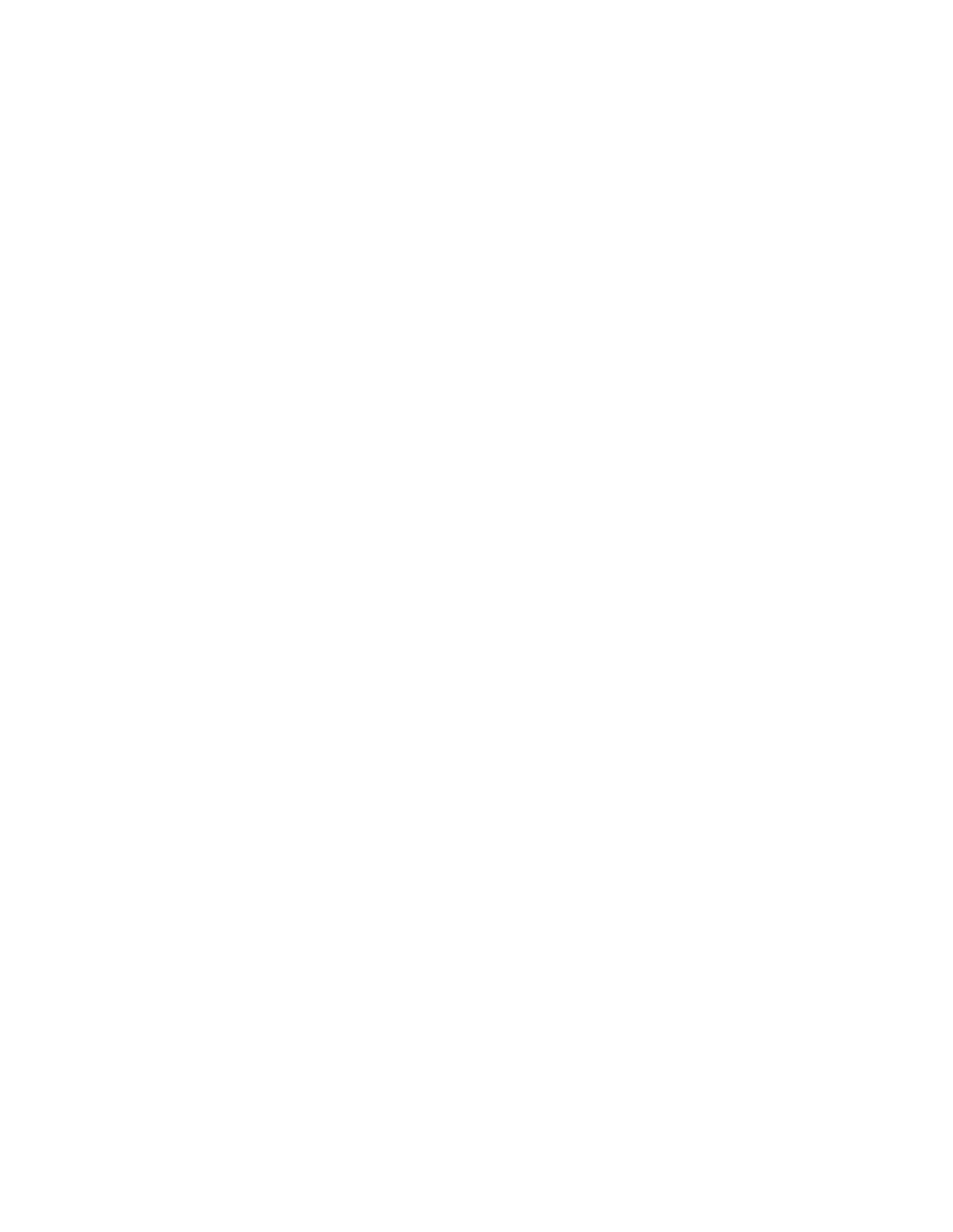## **LEGAL STATUS AT THE FEDERAL LEVEL OF ASSISTED HUMAN REPRODUCTION IN CANADA**

## **1 INTRODUCTION**

The world's first "test-tube baby," the result of fertilizing a human ovum *in vitro* and transferring the resulting embryo to a woman's uterus, was born in England in 1978. This achievement followed decades of clinical and laboratory research. It also catalyzed interest in a new area of medical ethics as multiple technological advances, along with their implications for genetics, posed new ethical questions and responsibilities.

This paper provides an overview of the many steps that have been taken in Canada to establish a legislative and regulatory framework for reproductive technologies and related research. This background includes a description of the Royal Commission on New Reproductive Technologies, early attempts at legislation and a discussion of the *Assisted Human Reproduction Act*, in force since 2004, including its list of prohibited activities. The constitutional challenge to the legislation that was brought by the Attorney General of Quebec and ultimately heard by the Supreme Court of Canada is reviewed. Finally, the government's response to the Supreme Court decision in the form of amendments to the Act is summarized. This paper does not examine how activities related to assisted human reproduction may be regulated by the provinces.

## **2 BACKGROUND**

### **2.1 EMERGENCE OF NEW REPRODUCTIVE TECHNOLOGIES IN CANADA**

The birth of the first infant conceived through *in vitro* fertilization (IVF) marked a new era for medical science. The term "new reproductive technologies" (NRTs) was coined to encompass a growing range of techniques to manipulate human reproductive biology. Couples faced with fertility challenges began to realize that they could explore NRT options, as well as adoption, in order to build their families. IVF, as well as artificial insemination, which had been practised for many years, also provided the opportunity for individuals without partners, as well as same-sex couples, to conceive and bear biological offspring.<sup>[1](#page-13-0)</sup> The practice has also extended to the use of gestational surrogates.

Many stakeholders have emphasized that NRTs raise ethical questions that need to be carefully explored. Others have claimed that the right to autonomy in reproductive choices relieves society of the need to resolve some of these perceived ethical struggles.<sup>2</sup> From a health perspective, concerns have been expressed that the longterm effects of NRTs are not clear and that a cautious approach supported by research on these effects is needed.<sup>3</sup>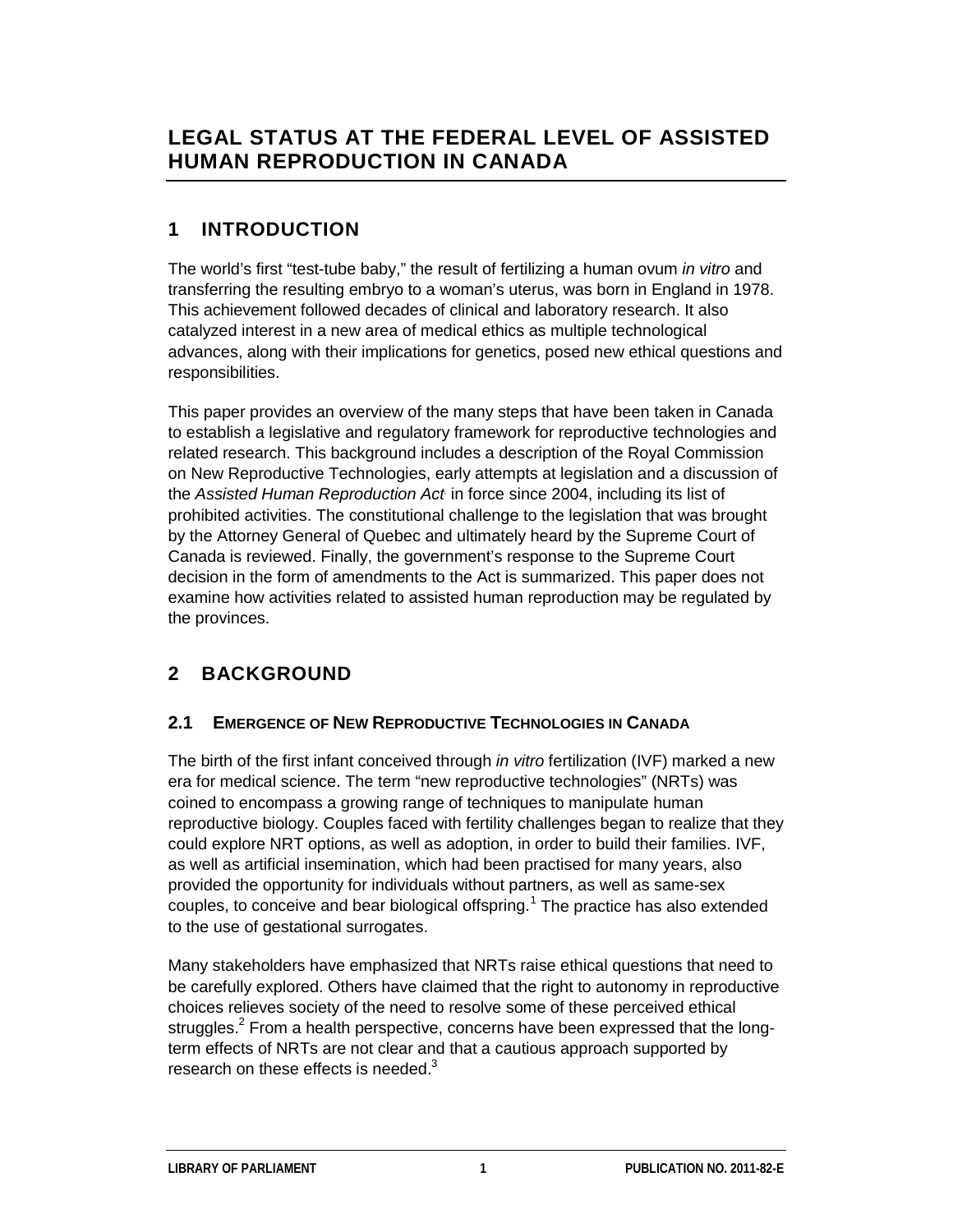#### **2.2 THE BAIRD COMMISSION**

In response to these mounting concerns and pressure from women's groups, religious groups, medical and legal professional groups, academics and NRT advocacy groups, the federal government appointed the Royal Commission on New Reproductive Technologies in October 1989. The mandate of the Commission was to conduct a comprehensive study and to report on developments in medical science related to new reproductive technologies, along with their social, ethical, health, research, legal and economic implications.<sup>4</sup>

The Commission, chaired by Dr. Patricia Baird, held public hearings across the country and received submissions from a multitude of stakeholders and interested parties; in November 1993 the Commission presented its final report, *Proceed with Care*, to the Governor General. The Commission recommended statutory prohibitions of several activities and the creation of a regulatory framework to ensure that NRTs are provided in a safe, ethical and accountable way. Further, the report recommended the creation of the National Reproductive Technologies Commission to develop and apply NRT policy in the national public interest. The report provides considerable detail on how to implement these main recommendations.<sup>5</sup>

### **2.3 INITIAL FEDERAL RESPONSES**

As a preliminary response to *Proceed with Care*, the Minister of Health announced a voluntary moratorium<sup>6</sup> in July 1995 on nine practices specified in the report. This moratorium was described as a first step in the development of legislative prohibitions. The medical and research communities were asked to refrain from the following:

- cloning of human embryos;
- commercial preconception or "surrogacy" arrangements;
- buying and selling of eggs, sperm and embryos;
- egg donation in exchange for *in vitro* fertilization services;
- germ-line genetic alteration (genetic alteration that can be passed to subsequent generations);
- ectogenesis (creation of an artificial womb);
- sex selection for non-medical purposes;
- creation of animal/human hybrids; and
- retrieval of eggs from cadavers and fetuses for donation, fertilization or research.

In 1996, the Health Minister introduced Bill C-47, an Act respecting Human Reproductive Technologies and Commercial Transactions relating to Human Reproduction (the Human Reproduction and Genetic Technologies Act). The bill was described as the first step of a two-step legislative process. A second bill, which would address the broader regulatory framework and place restrictions around a variety of other practices, was to be introduced at a later date; however, this process did not go forward.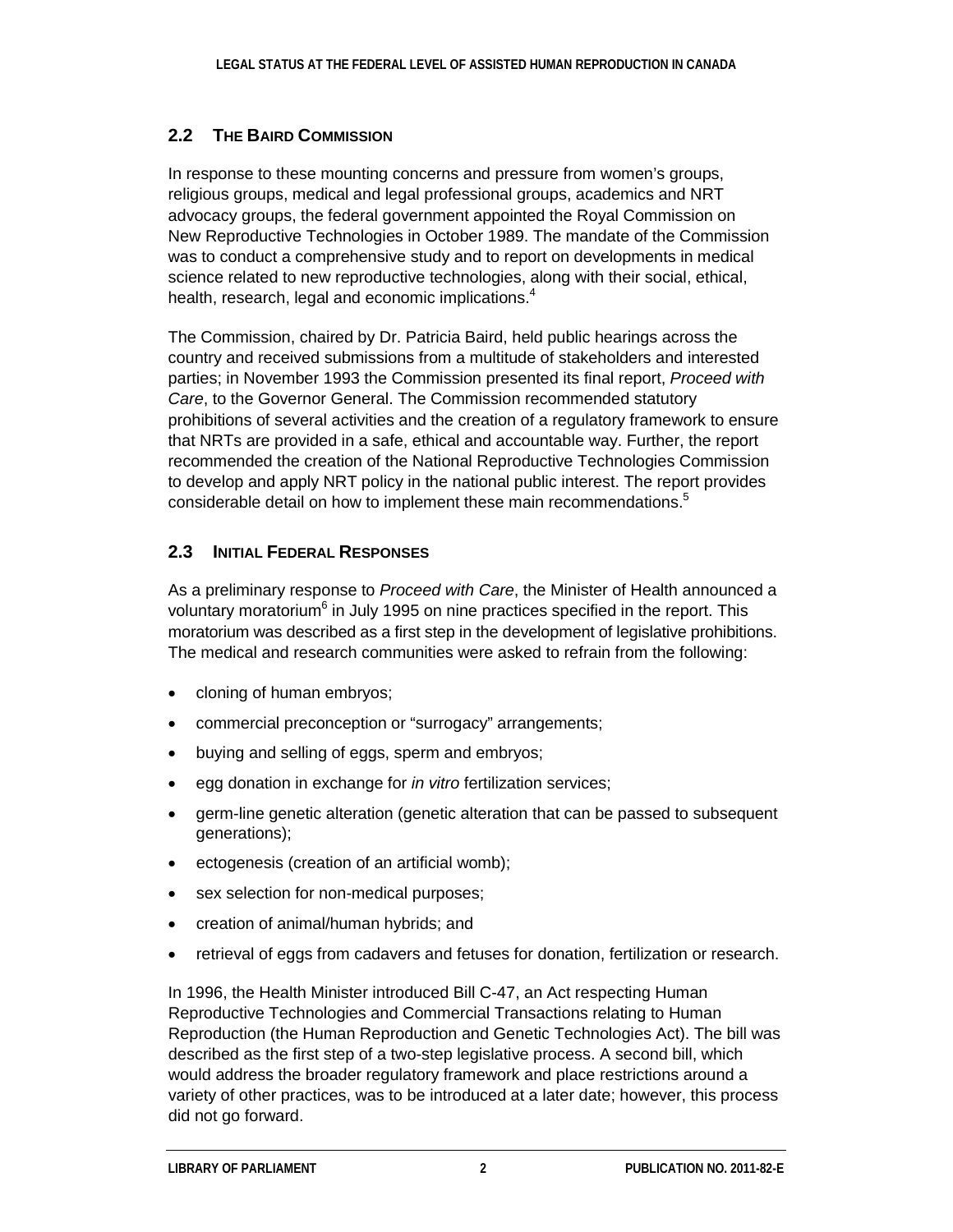Bill C-47, which died on the *Order Paper* in April 1997 at the dissolution of the 35<sup>th</sup> Parliament, proposed to prohibit those practices already banned under the moratorium, but included additional ones.<sup>7</sup> These were as follows:

- transfer of embryos between humans and another species;
- research on embryos beyond 14 days of development;
- creation of embryos solely for research purposes;
- use of human eggs, sperm or embryos for a reproductive procedure or for medical research without the informed consent of the donor; and
- offers to provide or pay for any prohibited practices.

### **2.4 RESEARCH GUIDELINES**

Once the technology existed to create embryos through artificial means in the laboratory, controversy arose concerning the use of such embryos in research. Discussions of human embryonic research usually refer to the use of supernumerary (extra) embryos, those otherwise destined to be discarded when they are no longer required for *in vitro* fertilization. However, although many scientists maintain that these embryos are not produced *specifically* for research purposes, others point out that it is a simple thing to "overproduce" embryos for assisted reproduction with the intention of having many left over for research.

One of the uses of embryos in research is as a source of stem cells. Stem cells are undifferentiated cells that have the potential to develop into specialized cells. Pluripotent stem cells can, theoretically, become any type of cell, such as nerve cells, blood cells or liver cells. Stem cells removed from embryos are known to be pluripotent, whereas stem cells from adults, fetuses and umbilical cord blood are able to differentiate only into certain cell types. The allure of stem cell research is the potential to manipulate cells to grow into transplantable tissue or organs, potentially enabling the prevention, treatment or cure of several disorders.

During the same period, Canada's three research funding agencies<sup>8</sup> were developing a set of ethical standards for research involving human beings. Their *Tri-Council Policy Statement: Ethical Conduct for Research Involving Humans*, released in 1998, contained specific guidelines for research involving the use of embryos and other reproductive material. Providing greater detail and clarification in this field was the publication in 2002 of *Guidelines for Human Pluripotent Stem Cell Research* by the Canadian Institutes of Health Research (CIHR, which replaced the Medical Research Council in 1999–2000). These guidelines, which are regularly updated, govern CIHRfunded stem cell research involving adult or embryonic stem cells.<sup>9</sup>

## **2.5 CANADA'S** *ASSISTED HUMAN REPRODUCTION ACT*

The federal department of health (Health Canada) issued overview and discussion documents in the late 1990s on reproductive and genetic technologies and outlined options for legislation and regulatory oversight. After a public consultation process, the Minister of Health tabled, in May 2001, draft legislation on assisted human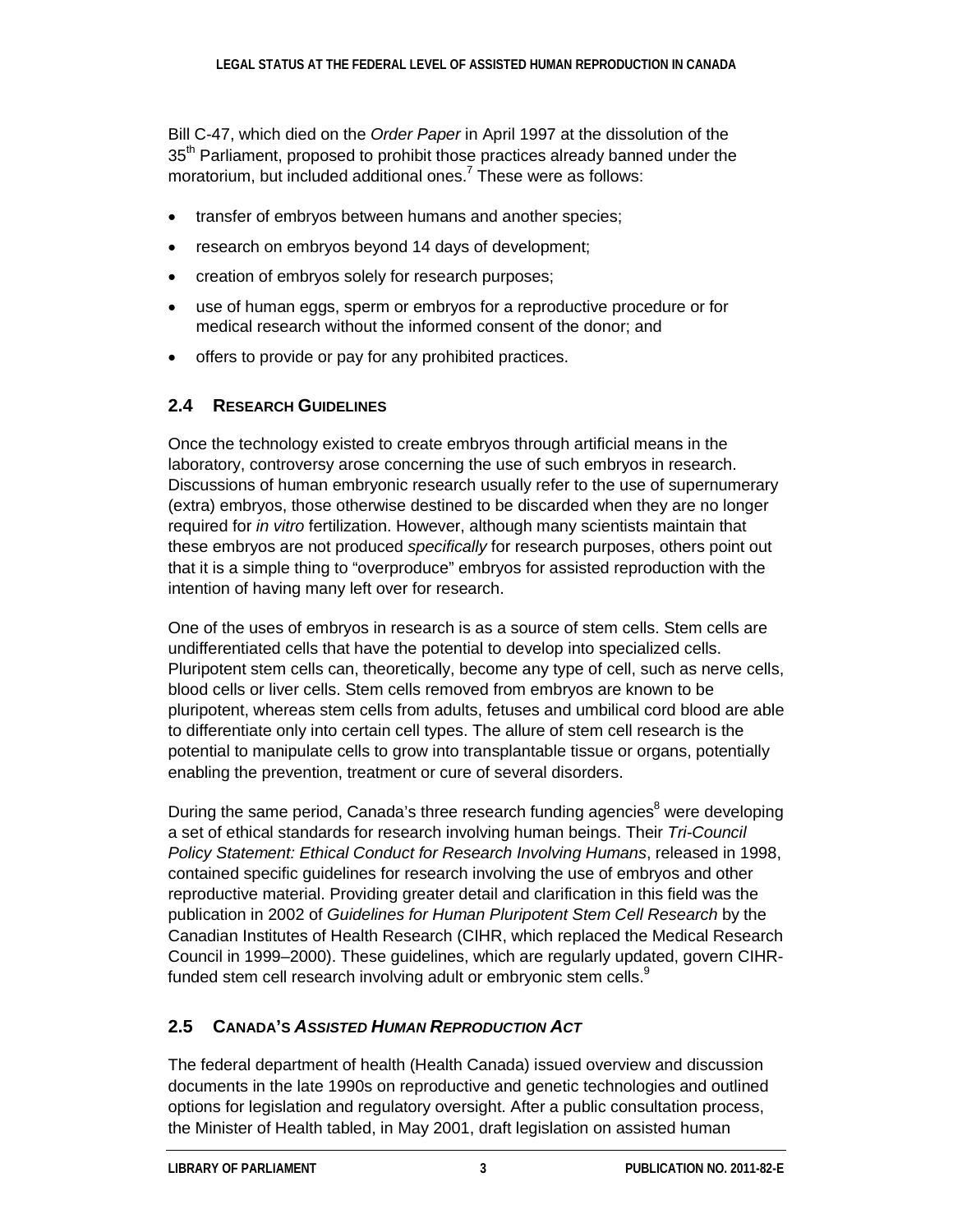reproduction in the House of Commons and invited the House of Commons Standing Committee on Health (Health Committee) to conduct a thorough study and recommend any necessary changes, including proposals for a regulatory body mandated to implement the legislation and future regulations, monitor developments and advise the Minister on future changes.

The Health Committee responded with 33 recommendations,<sup>10</sup> many of which were incorporated into the Government's response in the form of Bill C-56, an Act respecting Assisted Human Reproduction, which was tabled in 2002. The bill would establish a legislative and regulatory framework to address issues relating not only to assisted human reproduction but also to research involving human embryos produced artificially (*in vitro* embryos). The bill set out a number of prohibited practices as well as a licensing framework for controlled activities. Because of prorogations during the 37<sup>th</sup> Parliament, this bill was tabled two more times, each time at the stage that it had previously reached and in the same form.<sup>11</sup> On 29 March 2004 the *Assisted Human Reproduction Act* (AHRA) <sup>12</sup> received Royal Assent, and on 22 April of that year most of the prohibitions listed in the new statute (sections 5 to 7 and 9) came into force. The Agency responsible for implementing the Act, the Assisted Human Reproduction Agency, was established in 2006.

Health Canada established the Assisted Human Reproduction Implementation Office (AHRIO) to draft regulations pursuant to the Act; however, few regulations have been developed to date. AHRIO indicated that public consultations on various regulatory issues would be carried out, incorporating technical briefings on the legislation, workshops on specific topics, and formal consultations. Issues for which public involvement was sought included informed consent, counselling services and reimbursement of expenditures.<sup>13</sup> Of these, only the consent regulations (section 8) have been implemented (as of in 2007).

Many more categories have not yet been subjected to the consultation process; these include clinical and laboratory practices, research involving embryos, health reporting information, information to be made available by the Agency (such as aggregate outcomes of assisted human reproduction (AHR) procedures, policy directions, enforcement agreements and information related to safety issues associated with AHR procedures), inspection/enforcement framework, licensing, and pre-implantation genetic diagnosis.

The Government of Canada appealed a Quebec Court of Appeal decision regarding the constitutionality of the Act to the Supreme Court of Canada in 2008. At that time Health Canada indicated that it would not pre-publish further proposed regulations until the question was resolved.<sup>14</sup> This constitutional challenge is discussed below.

### **3 CHALLENGING THE VALIDITY OF CERTAIN PROVISIONS OF THE** *ASSISTED HUMAN REPRODUCTION ACT*

During consideration of Bill C-6 and its predecessor, C-13, the government of Quebec had expressed the opinion that sections of the bills encroached on the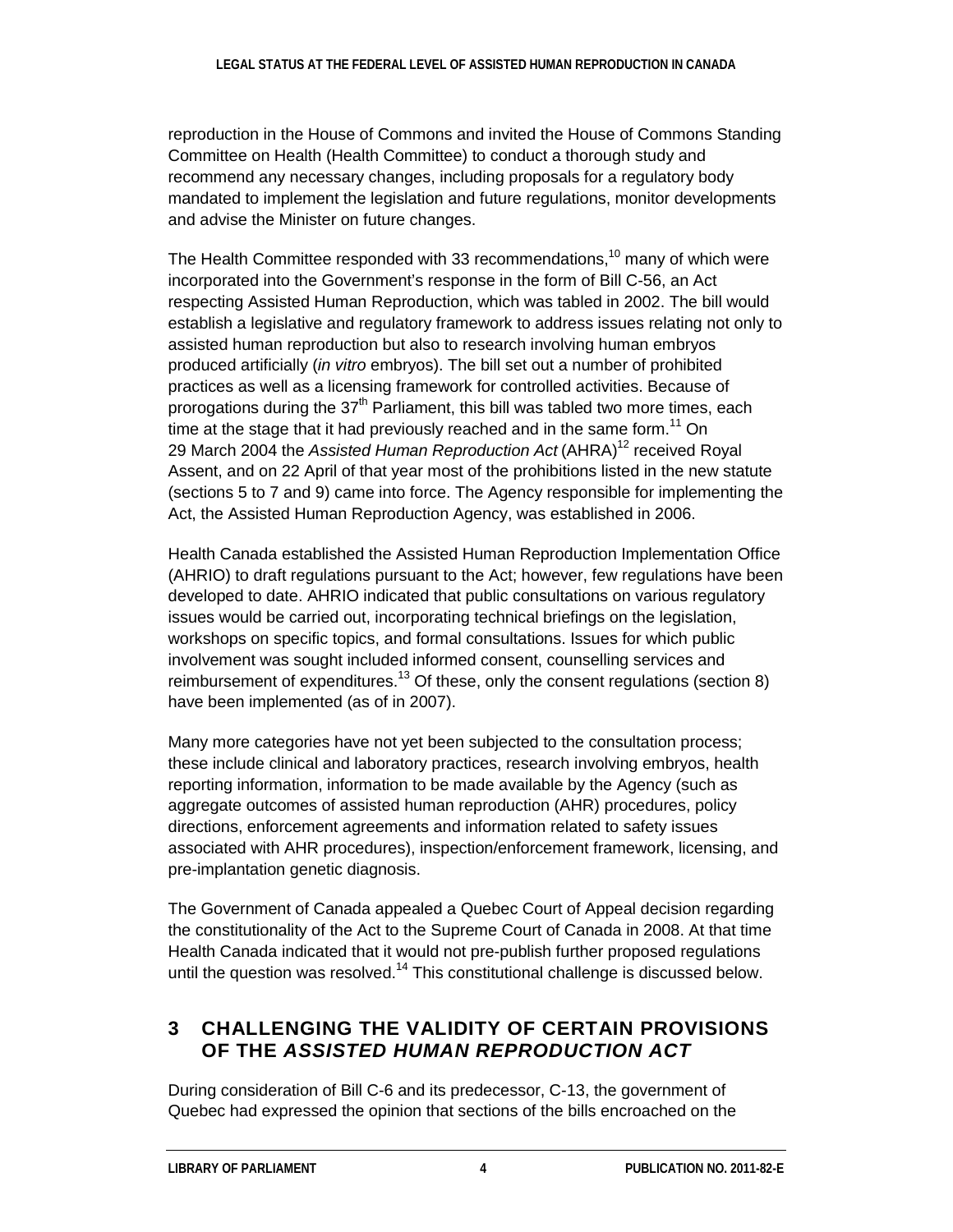exclusive legislative authority of the provinces. After the bill received Royal Assent, the Attorney General of Quebec submitted a constitutional question to the Quebec Court of Appeal challenging the validity of certain provisions of the *Assisted Human Reproduction Act*. 15

Initially, only sections 8 to 12 of the AHRA were disputed as being *ultra vires* (outside the legislative power of) Parliament; this was later expanded to include sections 13 to 19, 40 to 53, 60, 61 and 68. The Attorney General of Quebec never argued that section 5 (which includes prohibiting human cloning and creating an embryo *in vitro*  for a purpose other than creating a human being), section 6 (prohibiting payment for surrogacy and establishing other restrictions relating to surrogacy) or section 7 (which includes prohibiting the purchase of gametes, and prohibiting the purchase and sale of *in vitro* embryos) was *ultra vires* Parliament. The Quebec Court of Appeal decision was ultimately considered by the Supreme Court of Canada. Both decisions are summarized below.

### **3.1 THE QUEBEC COURT OF APPEAL DECISION**

The constitutional question submitted by the Attorney General of Quebec was answered by the Quebec Court of Appeal on 19 June 2008. All three justices of the Court of Appeal agreed that the provisions in question were *ultra vires* the Parliament of Canada. To reach that conclusion, the judges described the analysis that was required to determine whether a statute was validly enacted and respected the division of powers set out in the *Constitution Act, 1867*. First, the dominant characteristic (the "pith and substance") of the law or provision had to be determined. This involves examining the purpose of the statute as well as its legal effect. Once the dominant characteristic was identified, the constitutional power or powers that most closely relate to that characteristic must be identified.

Before embarking on its constitutional analysis of the impugned provisions, the Court reviewed the division of legislative powers generally as well as how they relate to health.

#### 3.1.1 DIVISION OF LEGISLATIVE POWERS

The Court emphasized that determining the head of power to which a statute or provision relates is not an exact science, and that a statute's or provision's encroachment on a matter outside of the jurisdiction of the legislative body that enacted it does not necessarily mean that it is invalid. In such a case, the Court needs to determine whether the statute or provision is part of a valid legislative scheme and whether it is sufficiently integrated with that scheme. In addition, since the classes of subjects set out in the *Constitution Act, 1867* are not "watertight compartments," there may be instances where one level of government validly enacts legislation with respect to one aspect of a subject (such as health) and another level of government validly enacts legislation with respect to another aspect of that subject.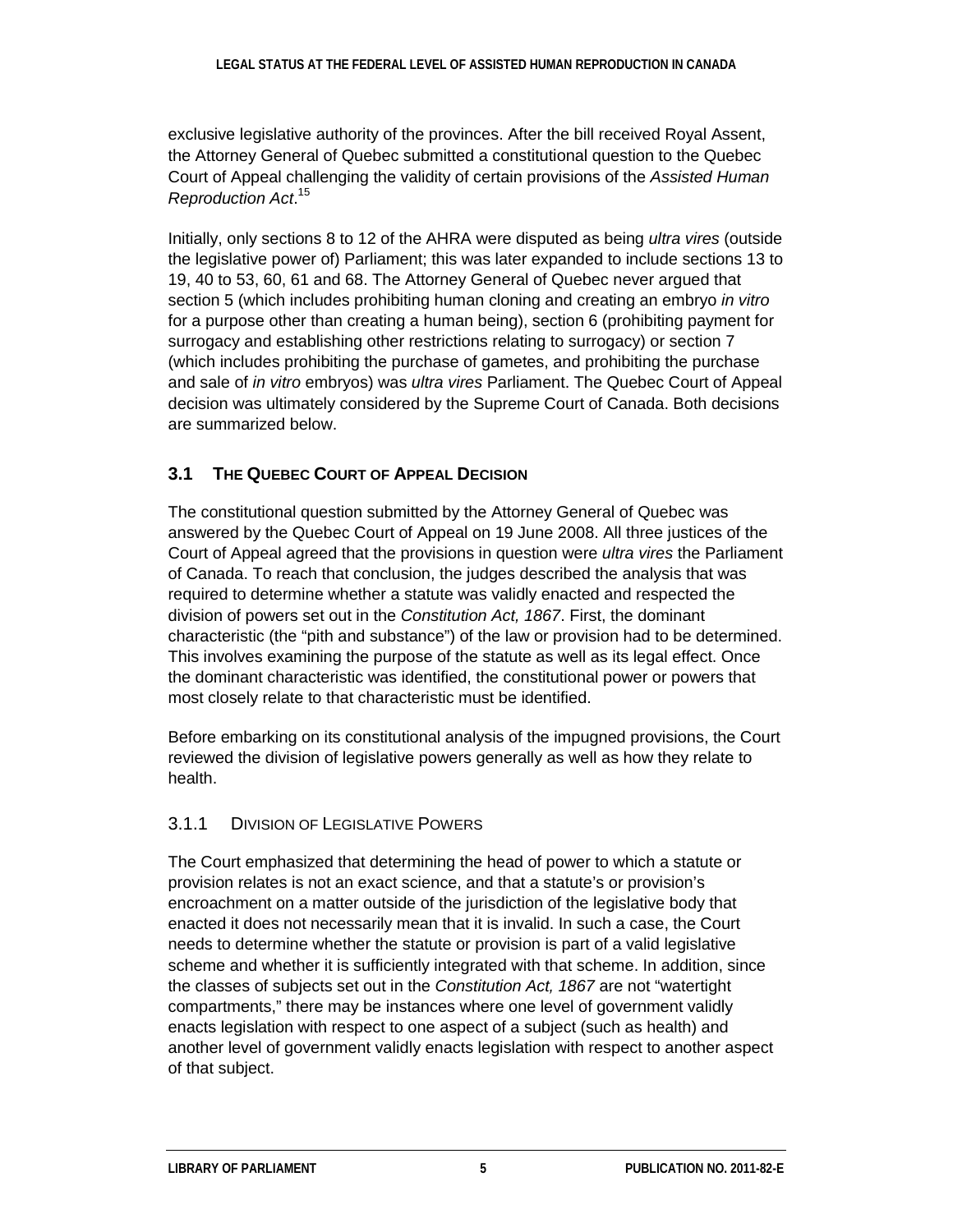#### 3.1.1.1 PROVINCIAL JURISDICTION RELATING TO HEALTH

The Court pointed to four headings of power contained in sections 92 and 93 of the *Constitution Act, 1867* as the basis for jurisdiction of provinces in matters relating to health care. These provisions are:

- section 92(7) exclusive responsibility to the provinces of the establishment, maintenance and management of health institutions, namely, hospitals, asylums, charities and eleemosynary institutions, other than marine hospitals;
- sections  $92(13)$  and  $92(16)$  together, these provisions "give the provinces" jurisdiction over the civil aspects of medical practice and the doctor-patient relationship, and have been recognized as having the power to establish and manage hospital systems, health insurances, and hospitalization insurance"<sup>16</sup>; and
- section 93 exclusive provincial jurisdiction in relation to education, without restriction with regard to the nature and scope of this matter in Quebec.
- 3.1.1.2 THE CRIMINAL LAW POWER AND PARLIAMENTARY JURISDICTION RELATING TO HEALTH

Parliament can make laws in relation to some aspects of health by relying on its residual power to make laws for peace, order and good government, its general spending power and the criminal law power. It is the criminal law power that the Attorney General of Canada relies on as the basis for the *Assisted Human Reproduction Act*.

The Court described a crime in the following manner:

[A] crime is an act that is prohibited because it constitutes an evil or has an injurious or undesirable effect on the public. The prohibition exists to prevent the evil or to safeguard the interest threatened by the injurious or undesirable effect of the action. It must have a legitimate public purpose relating to the criminal law.<sup>17</sup>

There may be exceptions to the prohibitions that can be defined in regulations, and creating exceptions does not necessarily mean that Parliament is attempting to regulate a provincial matter. However, "the exemption must merely permit derogation from the general prohibition and not constitute the basis of the statute in question … [t]hat is the difference between a criminal law and a regulatory statute."<sup>18</sup>

#### 3.1.2 PURPOSE AND EFFECTS OF THE *ASSISTED HUMAN REPRODUCTION ACT*

After reviewing the context of the AHRA, the Court concluded that the legislation was not a valid exercise of Parliament's criminal law power:

The question is not whether the Act is good or bad, or whether it achieves its objectives or not, but whether its purpose is criminal in nature. In the present case, with the exception of the outright prohibitions, the record reveals no "evil" that needs to be repressed. Rather, it establishes the intent to control the clinical and research aspects of a medical activity in order to create a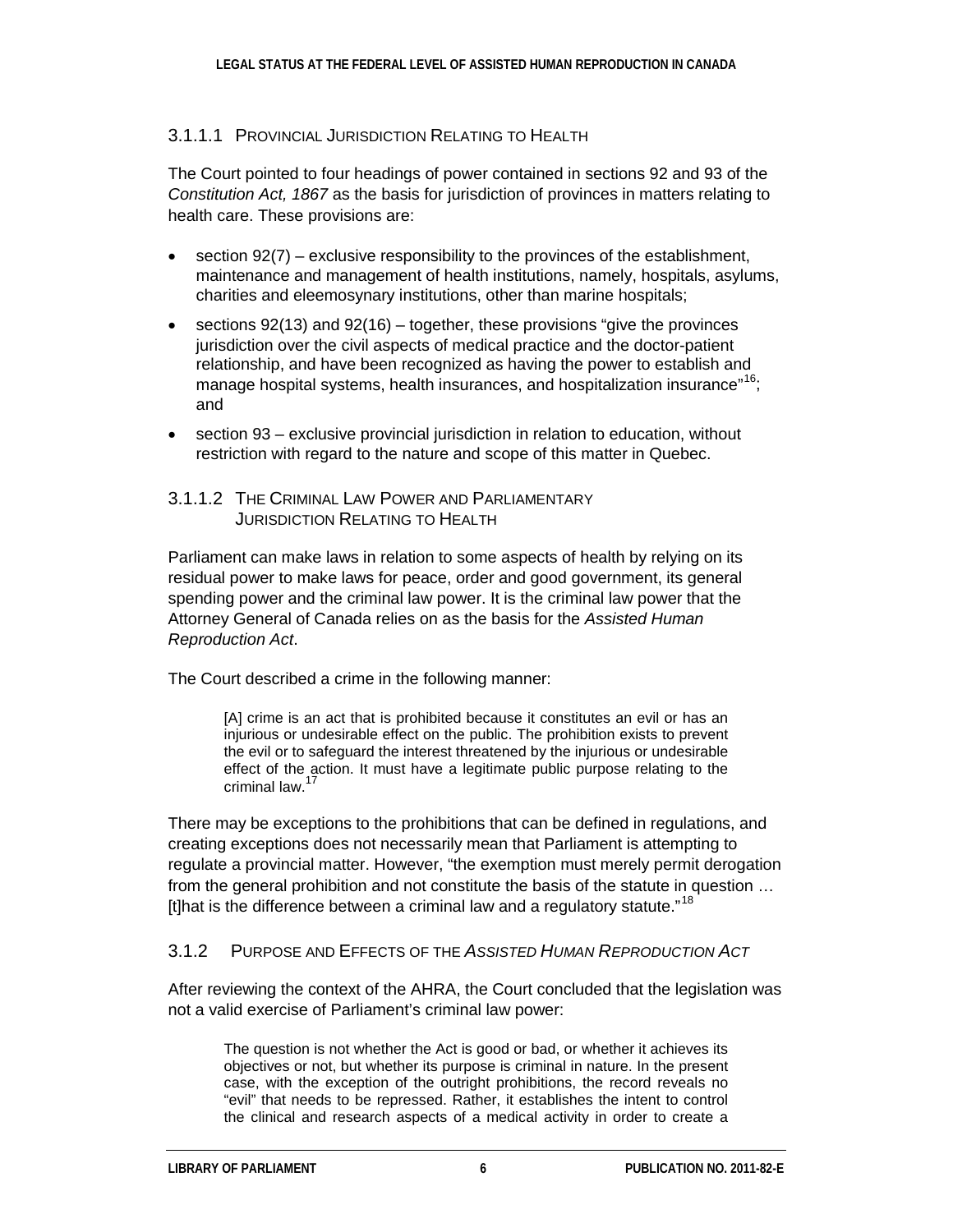uniformity that is considered to be desirable. The appropriateness of a single piece of legislation applying to Canada as a whole and regulating a permitted and recognized activity is not a purpose that confers criminal law jurisdiction.<sup>19</sup>

#### **3.2 THE SUPREME COURT OF CANADA DECISION**

The Attorney General of Canada appealed the Quebec Court of Appeal's opinion to the Supreme Court of Canada. The appeal was heard on 24 April 2009, but the Reasons for Judgment were not released until 22 December 2010. The Court was split three ways: four judges rendered the opinion that all of the impugned provisions of the AHRA were valid, four judges concluded that all of the impugned provisions were *ultra vires* Parliament on the basis that they were not a valid exercise of the federal criminal law power, and one judge concluded that some of the impugned provisions were valid while others were *ultra vires*. All sets of reasons focused on a pith and substance analysis, similar to that carried out by the Quebec Court of Appeal. Each of these sets of reasons for judgment is summarized below.

#### 3.2.1 REASONS FOR JUDGMENT OF CHIEF JUSTICE MCLACHLIN (JUSTICES BINNIE, FISH AND CHARRON CONCURRING)

Madam Chief Justice McLachlin framed the issue as follows:

Is the *Assisted Human Reproduction Act* properly characterized as legislation to curtail practices that may contravene morality, create public health evils or put the security of individuals at risk … ? Or should it be characterized as legislation to promote positive medical practices associated with assisted human reproduction  $\ldots$  ?<sup>20</sup>

The Chief Justice noted that the object of the AHRA was to prohibit reprehensible conduct, and that it "incidentally permits beneficial practices through regulations. But that does not render it unconstitutional."<sup>21</sup> Examining the effects of the AHRA, she agreed that it affected the regulation of medical research and practice, but concluded that this was not its dominant purpose or effect. Ultimately, she found that the AHRA was properly characterized as the prohibition of negative practices associated with assisted reproduction.

The Chief Justice then examined whether the AHRA met the requirements of a valid criminal law: namely, whether it contained a prohibition backed by a penalty and had a criminal law purpose. $^{22}$  She affirmed that the law met the first two criteria, and proceeded to describe the criminal law purpose:

Assisted reproduction raises weighty moral concerns. The creation of human life and the processes by which it is altered and extinguished, as well as the impact this may have on affected parties, lie at the heart of morality. Parliament has a strong interest in ensuring that basic moral standards govern the creation and destruction of life, as well as their impact on persons like donors and mothers. Taken as a whole, the Act seeks to avert serious damage to the fabric of our society by prohibiting practices that tend to devalue human life and degrade participants. This is a valid criminal law purpose, grounded in issues that our society considers to be of fundamental importance.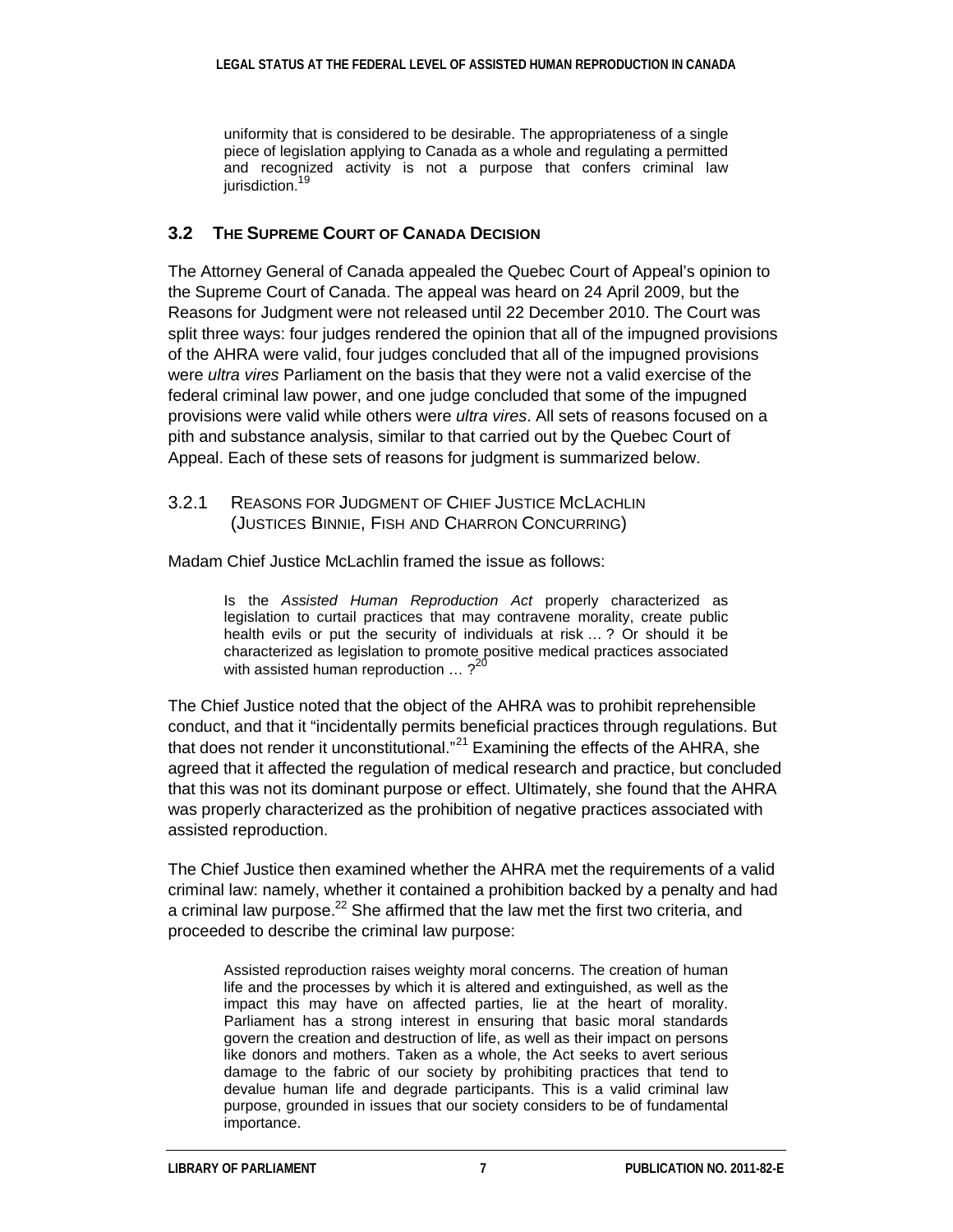Overlapping with the morality concerns are concerns for public health … [A]cts or conduct that have an injurious or undesirable effect on public health constitute public health evils that may properly be targeted by the criminal law. The question is whether the threats to donors of sperm or ova, surrogate mothers and persons created through the misuse of the techniques of assisted reproduction, fall within this principle. … It is not difficult to project serious physical and psychological harms to the affected individuals. How assisted reproduction techniques are used can mean the difference between life and death, health and sickness. Conduct that abuses these processes poses risks to the health of the population and may legitimately be considered a public health evil to be addressed by the criminal law.<sup>23</sup>

She concluded that the prohibitions in sections 8 to 13 were valid criminal law.

Addressing the administrative provisions contained in the rest of the AHRA, the Chief Justice concluded that:

- Sections 14 to 19, which set up a system of information management, "are closely tied to the valid criminal prohibitions in ss. 5 to 13. These prohibitions fill a gap by addressing the practical considerations inherent in the functioning of the legislative scheme."24
- Sections 40 to 44, which relate to issuing licences for controlled activities, are:

directly related … to prohibiting harmful and immoral conduct, while excepting beneficial activity. Licensing helps to ensure that selective prohibition targets morally reprehensible conduct, and does so in a flexible manner that can adapt to changing circumstances. It does so by restricting and supervising the use of technologies associated with the artificial creation of human life. In this situation, licensing is about separating good from bad, not about promoting or encouraging the positive aspects of assisted reproduction.<sup>25</sup>

- Sections 45 to 53, which relate to inspection and enforcement, "are part and parcel of the scheme by which Parliament prohibits immoral and potentially harmful uses of human reproductive material … Without inspection and enforcement provisions, the prohibitions ... would be ineffective."<sup>26</sup>
- Sections 60 and 61, which relate to offences and punishment, "simply provide the penal sanctions that are necessary for criminal law provisions. Like the penal provisions of the *Criminal Code* of Canada, they are valid." 27

#### 3.2.2 REASONS FOR JUDGMENT OF JUSTICES LEBEL AND DESCHAMPS (JUSTICES ABELLA AND ROTHSTEIN CONCURRING)

Justices LeBel and Deschamps suggested that the Chief Justice should have focused first on the pith and substance of the impugned provisions instead of focusing on the pith and substance of the whole of the AHRA. In carrying out their pith and substance analysis, the judges reviewed the context leading to the AHRA:

It is clear that the Baird Commission wanted certain activities to be denounced and prohibited because, in its view, there was a consensus that they were reprehensible. But the Commission also wanted assisted human reproduction and related research activities to be regulated for the purpose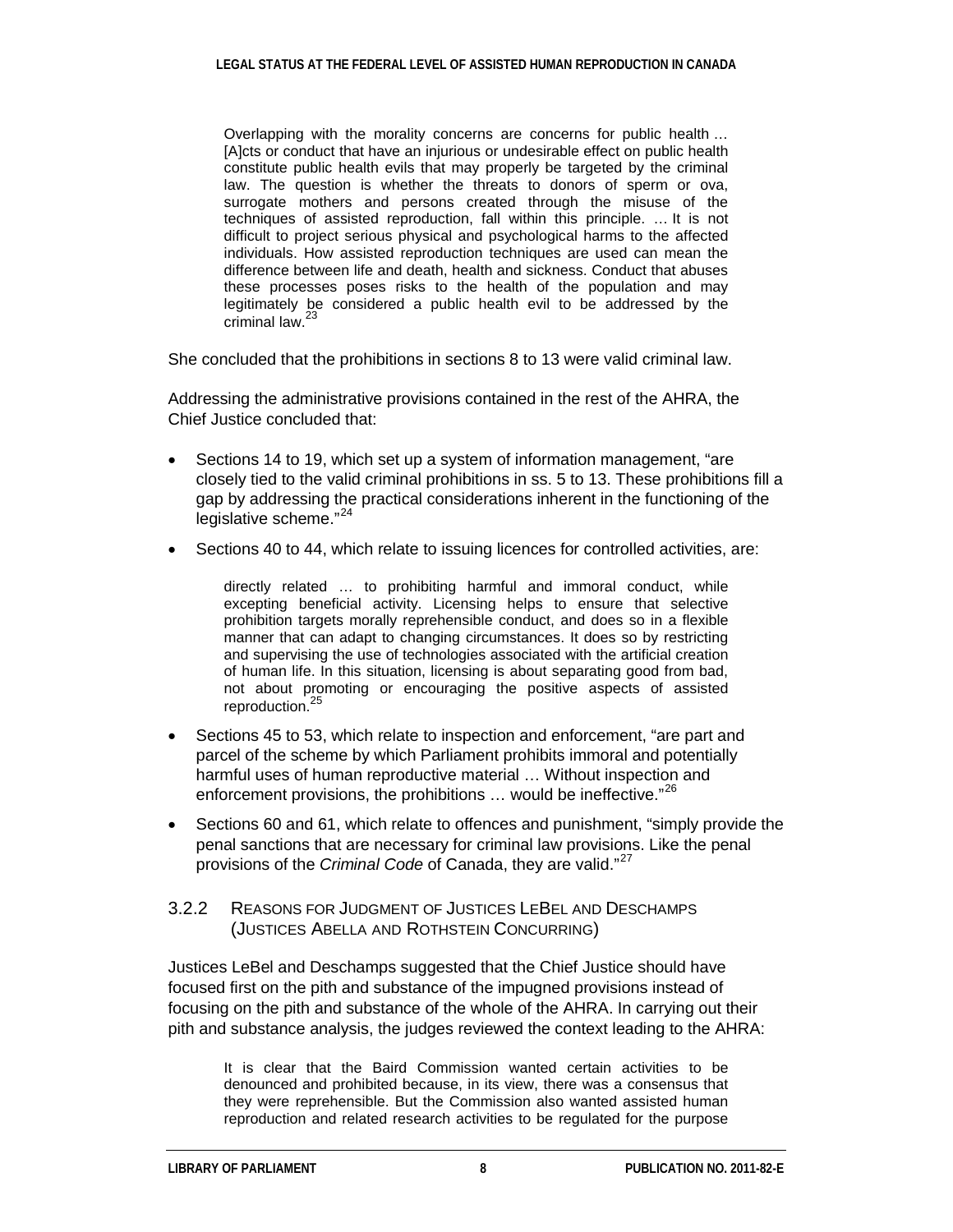of establishing uniform standards that would apply across Canada. Thus, it can be seen that the distinction drawn in the *AHR Act* between prohibited activities and controlled activities corresponds to the two distinct categories of activities for which the Baird Commission recommended two distinct approaches with different purposes.<sup>28</sup>

Justices LeBel and Deschamps concluded that the purpose of the impugned provisions "was to establish mandatory national standards for assisted human reproduction,"<sup>29</sup> and that they would have "a significant impact on the practice of medicine."<sup>30</sup> They determined that the pith and substance of challenged provisions was "the regulation of assisted human reproduction as a health service."<sup>31</sup>

They disagreed with the Chief Justice's characterization of the controlled activities:

Nothing in the record suggests that the controlled activities should be regarded as conduct that is reprehensible or represents a serious risk to morality, safety or public health … Parliament, in adopting the Baird Report's recommendation on controlled activities, intended to establish national standards for assisted human reproduction. The purpose was not, therefore, to protect those who might resort to assisted human reproduction on the basis that it was inherently harmful. Assisted human reproduction was not then, nor is it now, an evil needing to be suppressed. In fact, it is a burgeoning field of medical practice and research that, as Parliament mentions in s. 2 of the *AHR Act*, brings benefits to many Canadians.<sup>32</sup>

Justices LeBel and Deschamps concluded that "Parliament's intention was to enact legislation in relation to a matter outside its jurisdiction,"<sup>33</sup> and that, except to the extent sections 60 and 61 relate to provisions that were not challenged, the impugned provisions were *ultra vires* Parliament.

3.2.3 REASONS FOR JUDGMENT OF JUSTICE CROMWELL

Justice Cromwell framed the issue as "whether the federal criminal law power permits Parliament to regulate virtually all aspects of research and clinical practice in relation to assisted human reproduction."<sup>34</sup> Answering that question in the negative, he went on to agree with the Chief Justice that the prohibitions contained in sections 8, 9 and 12 "in purpose and effect prohibit negative practices associated with assisted reproduction and that they fall within the traditional ambit of the federal criminal law power."<sup>35</sup> However, he also agreed with Justices LeBel and Deschamps that sections 10 (use of human reproductive material and *in vitro* embryos except in accordance with the regulations and a licence), 11 (combining parts of human genomes with other genomes except in accordance with the regulations and a licence), 13 (undertaking a controlled activity on licensed premises only), 14 to 18 (privacy and access to information provisions), sections 40(2) to 40(5) (provisions relating to the Assisted Human Reproduction Agency of Canada), and sections 44(2) and (3) (relating to inspectors assuming the management of premises and the costs incurred) were *ultra vires* Parliament.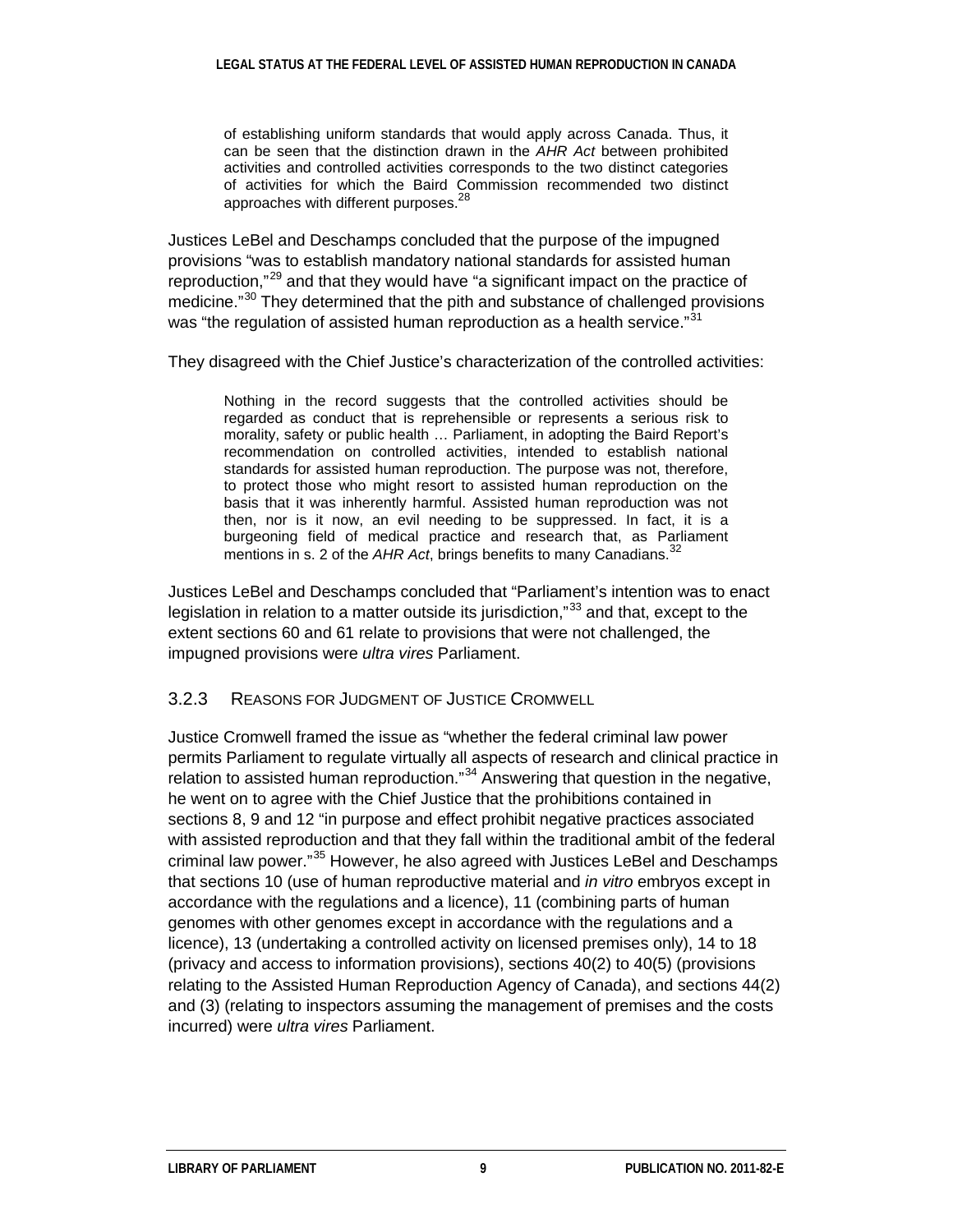#### 3.2.4 COMMENTARY RELATING TO THE SUPREME COURT OF CANADA DECISION

It has been suggested that the usefulness of the Supreme Court decision in determining the validity of any future federal criminal law-based health legislation is restricted by (1) the absence of a strong majority decision; and (2) the somewhat limited analysis with respect to "delineat[ing] the boundaries more clearly where federal legislative schemes meet provincially regulated areas such as medical practice and health and research." 36

### **3.3 AMENDMENTS TO THE** *ASSISTED HUMAN REPRODUCTION ACT*

In response to the Supreme Court of Canada decision, the federal government tabled amendments to the AHRA as part of Bill C-38, the Jobs, Growth and Longterm Prosperity Act, on 26 April 2012.<sup>37</sup> That bill received Royal Assent on 29 June 2012. The amendments repeal all of the provisions of the AHRA that were found to be *ultra vires*. Consequently, the federal role relating to assisted human reproduction was reduced considerably, as was the need for administrative and regulatory enforcement. The amendments also included the dissolution of the Assisted Human Reproduction Agency, which had already been announced in Budget 2012, as well as the removal from section 12 of the AHRA of the requirement for a licence to reimburse expenditures.

As a result of Bill C-38, all responsibilities under the amended Act were transferred to the Minister of Health. In place of controlled activities requiring a licence, additional prohibitions were introduced to ensure proper testing of reproductive materials in order to reduce the risk to human health and safety.<sup>38</sup> Regulation-making authorities were amended to permit regulations respecting the following: tests to be conducted; disposition and tracing of reproductive material; reporting to the Minister; reimbursement of expenditures; and creation and maintenance of records by those involved in regulated activities, etc.

### **NOTES**

 $\overline{a}$ 

- <span id="page-13-0"></span>1. For background on some reproductive technologies, see Sonya Norris, *[Reproductive](http://dsp-psd.pwgsc.gc.ca/Collection-R/LoPBdP/EB-e/prb0032-e.pdf)  [Infertility: Prevalence, Causes, Trends and Treatments](http://dsp-psd.pwgsc.gc.ca/Collection-R/LoPBdP/EB-e/prb0032-e.pdf)*, Publication no. PRB 00-32E, Parliamentary Information and Research Service, Library of Parliament, Ottawa, 2001.
- 2. See for example, House of Commons, Standing Committee on Health, *[Evidence](http://www.parl.gc.ca/HousePublications/Publication.aspx?DocId=1041199&Language=E&Mode=1&Parl=37&Ses=1)*, 1<sup>st</sup> Session, 37<sup>th</sup> Parliament, 26 November 2001, 1355.
- 3. See for example, House of Commons, Standing Committee on Health, *[Evidence](http://www.parl.gc.ca/HousePublications/Publication.aspx?DocId=1041030&Language=E&Mode=1&Parl=37&Ses=1)*, 1<sup>st</sup> Session, 37<sup>th</sup> Parliament, 23 October 2001, 1125.
- 4. Royal Commission on New Reproductive Technologies, *Proceed with Care*, Final Report, Vol. 1, Ottawa, 1993, p. 2.
- 5. Ibid., pp. 1022–1023.
- 6. Health Canada, "A Chronology of the *[Assisted Human Reproduction Act](http://www.hc-sc.gc.ca/hl-vs/reprod/hc-sc/general/chronolog-eng.php)*," *Healthy Living*.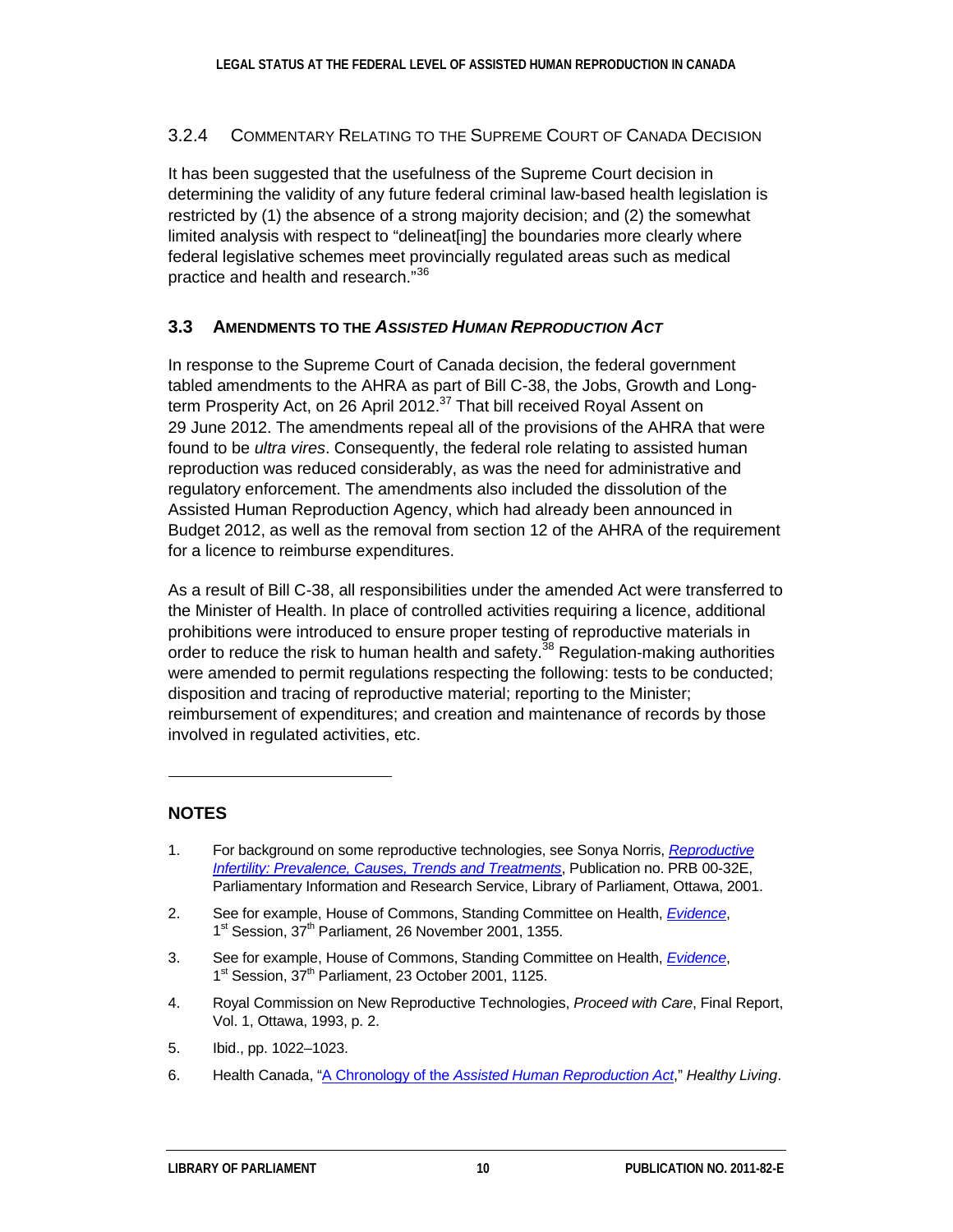- 7. Nancy Miller Chenier and Marilyn Pilon, *[Bill C-47: Human Reproductive and Genetic](http://lpintrabp.parl.gc.ca/lopimages2/PRBpubsArchive/publist/legislative352-e.asp)  [Technologies Act](http://lpintrabp.parl.gc.ca/lopimages2/PRBpubsArchive/publist/legislative352-e.asp)*, Publication no. LS-269E, Parliamentary Information and Research Service, Library of Parliament, Ottawa, 28 April 1997.
- 8. The three agencies were the Medical Research Council, the Natural Sciences and Engineering Research Council and the Social Sciences and Humanities Research Council.
- 9. See Canadian Institutes of Health Research, *[Updated Guidelines for Human Pluripotent](http://www.cihr-irsc.gc.ca/e/42071.html)  [Stem Cell Research](http://www.cihr-irsc.gc.ca/e/42071.html)*, 30 June 2010.
- 10. House of Commons, Standing Committee on Health, *Assisted Human Reproduction: Building Families*, December 2001.
- 11. The bills were C-13 and C-6, respectively.
- 12. For a comprehensive description of the *Assisted Human Reproduction Act*, see Monique Hébert, Nancy Miller Chenier and Sonya Norris, *[Bill C-6: Assisted Human](http://www.parl.gc.ca/About/Parliament/LegislativeSummaries/bills_ls.asp?Language=E&ls=C6&Mode=1&Parl=37&Ses=3&source=library_prb)  [Reproduction Act](http://www.parl.gc.ca/About/Parliament/LegislativeSummaries/bills_ls.asp?Language=E&ls=C6&Mode=1&Parl=37&Ses=3&source=library_prb)*, Publication no. LS-466E, Parliamentary Information and Research Service, Library of Parliament, Ottawa, 17 February 2004.
- 13. See Health Canada, ["Public Involvement,](http://www.hc-sc.gc.ca/hl-vs/reprod/hc-sc/public/index-eng.php)" *Healthy Living*.
- 14. Health Canada, "Publication of proposed Assisted Human Reproduction regulations [delayed until Supreme Court Appeal is decided."](http://www.hc-sc.gc.ca/hl-vs/reprod/hc-sc/legislation/delay-interruption-eng.php)
- 15. Section 1 of the Quebec *Court of Appeal Reference Act*, R.S.Q., c. R-23, provides that "The Government may refer to the Court of Appeal, for hearing and consideration, any question which it deems expedient, and thereupon the court shall hear and consider the same." Section 5 of that Act further provides, "The court shall send to the Government for its information its opinion duly certified upon the questions so referred, giving its reasons in support thereof, in like manner as in the case of judgments rendered upon appeals brought before the said court." Although a court's response to questions posed on a reference is considered to be an advisory opinion, many authors have suggested that reference opinions are in fact treated as if they were binding judgments. See, for example, Gerald Rubin, "The Nature, Use and Effect of Reference Cases in Canadian [Constitutional Law,](http://lawjournal.mcgill.ca/documents/6/3/rubin.pdf)" *McGill Law Journal*, Vol. 6, No. 3, 1959–1960, pp. 168–190.
- 16. *Québec (Procureur général)* c. *Canada (Procureur général)*, 2008 CarswellQue 9848, para. 72, [2008], 298 D.L.R.  $(4^{th})$  712 (Q.C.A.).
- 17. Ibid., para. 97.
- 18. Ibid., para. 102.
- 19. Ibid., para. 137.
- 20. Reference re *[Assisted Human Reproduction Act](http://scc.lexum.org/en/2010/2010scc61/2010scc61.html)*, 2010 SCC 61, para. 21.
- 21. Ibid., para. 30.
- 22. Ibid., para. 36.
- 23. Ibid., para. 61.
- 24. Ibid., para. 146.
- 25. Ibid., para. 149.
- 26. Ibid., para. 150.
- 27. Ibid., para. 155.
- 28. Ibid., para. 206.
- 29. Ibid., para. 226.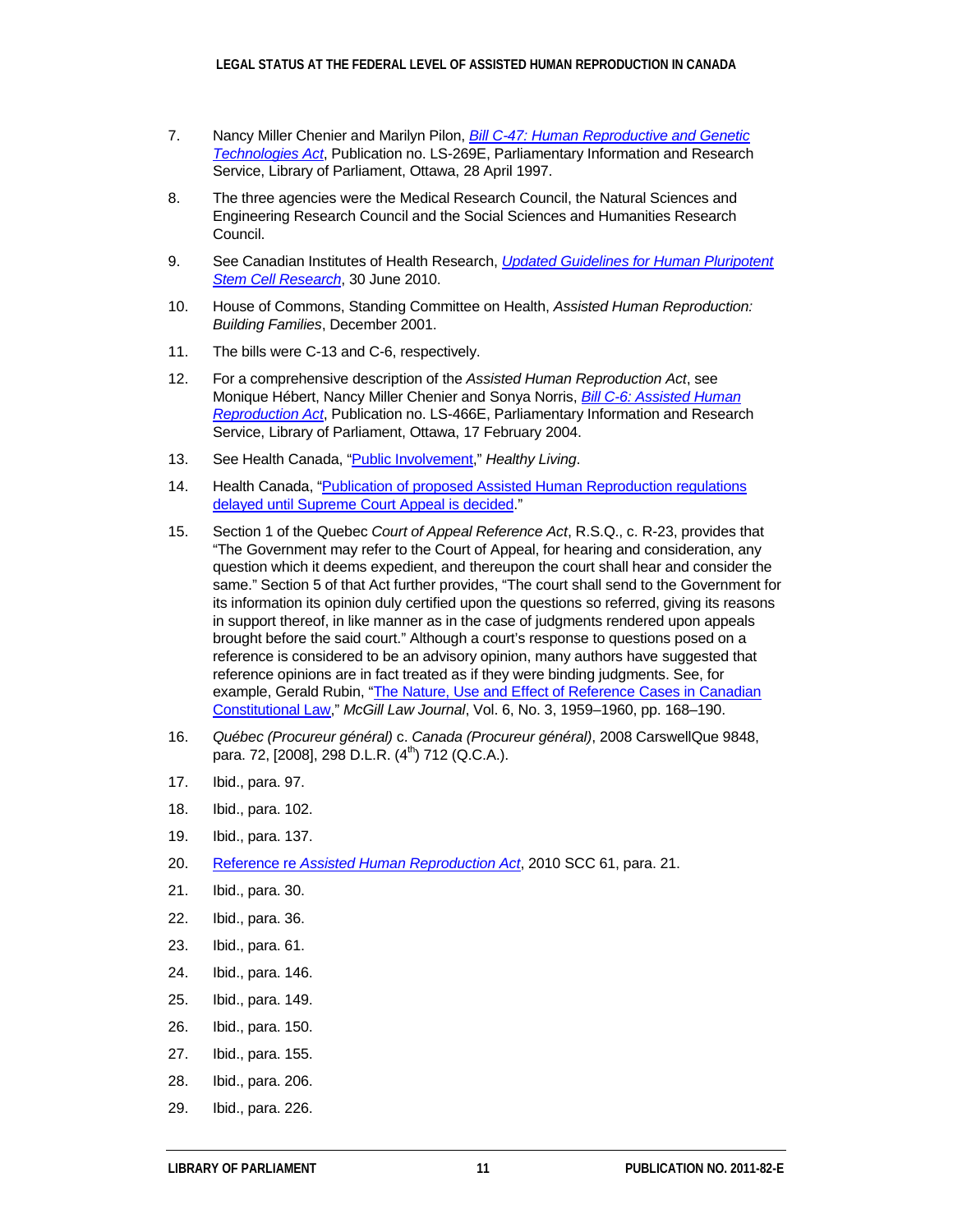- 30. Ibid.
- 31. Ibid., para. 227.
- 32. Ibid., para. 251.
- 33. Ibid., para. 280.
- 34. Ibid., para. 283.
- 35. Ibid., para. 291.
- 36. Barbara von Tigerstrom, "Federal Health Legislation and the *Assisted Human Reproduction Act* Reference," *Saskatchewan Law Review*, Vol. 74, No. 33, 2011.
- 37. Bill C-38, Jobs, Growth and Long-term Prosperity Act (S.C. 2012, c. 19), part 4, division 56, sections [713–745.](http://laws-lois.justice.gc.ca/eng/AnnualStatutes/2012_19/page-171.html#h-293)
- 38. Ibid., section 716.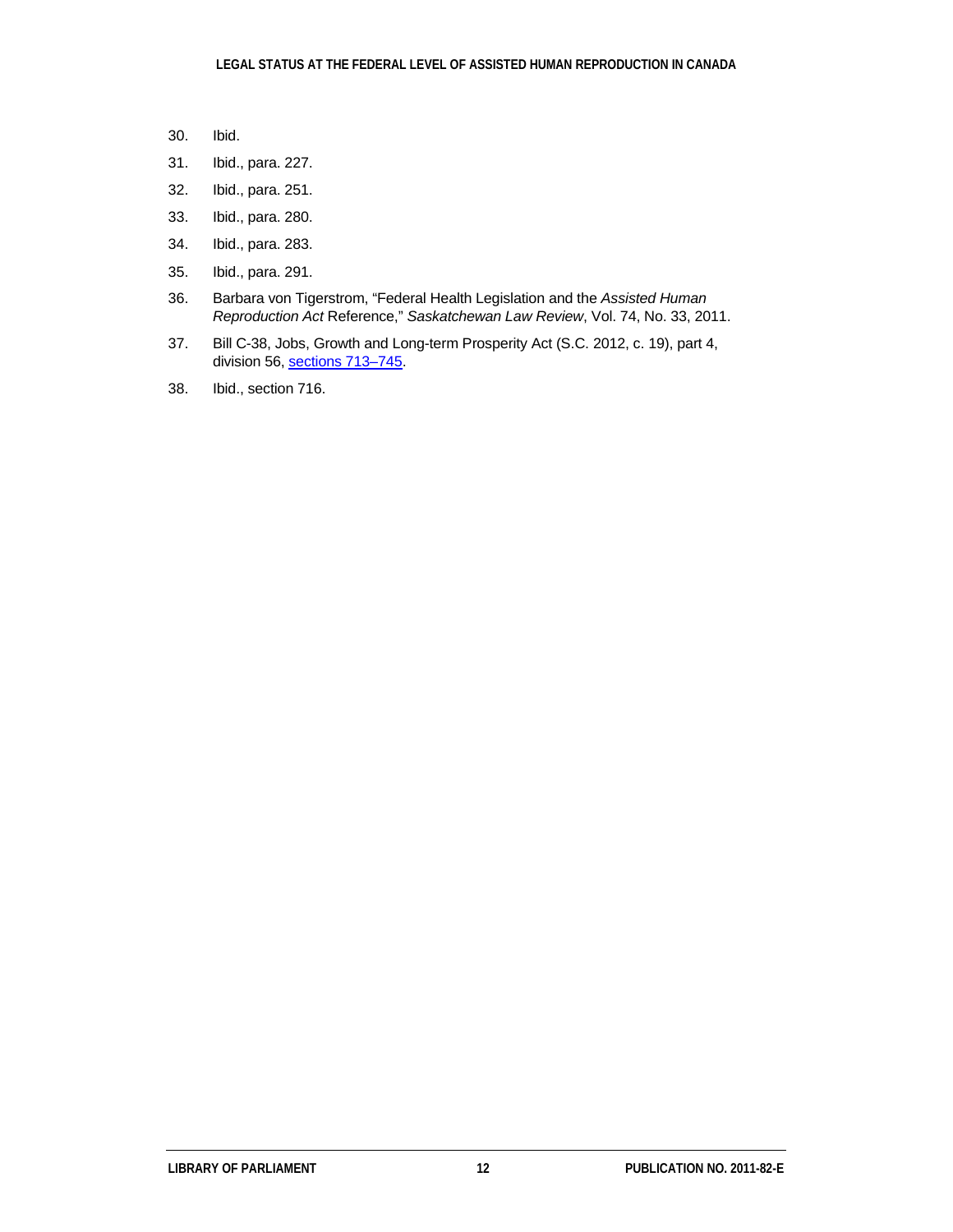## **APPENDIX – CHRONOLOGY OF ACTIONS RELATED TO THE REGULATION OF ASSISTED HUMAN REPRODUCTION IN CANADA**

- **1989** The federal government established the Royal Commission on New Reproductive Technologies.
- **1993** The Royal Commission issued its final report, *Proceed with Care*.
- **1995** The Minister of Health announced a voluntary moratorium on certain activities specified by the Commission; an advisory committee was subsequently established to monitor compliance by researchers and health professionals.
- **1996** Health Canada implemented regulations for the processing and distribution of semen for assisted conception pursuant to the *Food and Drugs Act*.
- **1996–1997** Minister of Health introduced Bill C-47, the Human Reproductive and Genetic Technologies Act, which proposed to prohibit several practices. The bill died on the *Order Paper* at the dissolution of the 35<sup>th</sup> Parliament.
- **1997** Health Canada released *New Reproductive and Genetic Technologies: Setting Boundaries, Enhancing Health*, a discussion document for a proposed regulatory framework of reproductive and genetic technologies.
- **1998** Canada's three research funding agencies, the Medical Research Council, the Natural Sciences and Engineering Research Council and the Social Sciences and Humanities Research Council, produced the *Tri-Council Policy Statement: Ethical Conduct for Research Involving Humans*.
- **2001** The Minister of Health requested that the House of Commons Standing Committee on Health study the Government of Canada's *Proposals for Legislation Governing Assisted Human Reproduction* and provide recommendations on the draft legislation. The Committee made several recommendations and requested that the Government introduce legislation as soon as possible.
- **2002** The Canadian Institutes of Health Research (CIHR), Canada's primary funding agency for health research, issued *Guidelines for Human Pluripotent Stem Cell Research* governing CIHR-funded stem cell research including both adult and embryonic stem cell research. These have been regularly updated, most recently in June 2010.